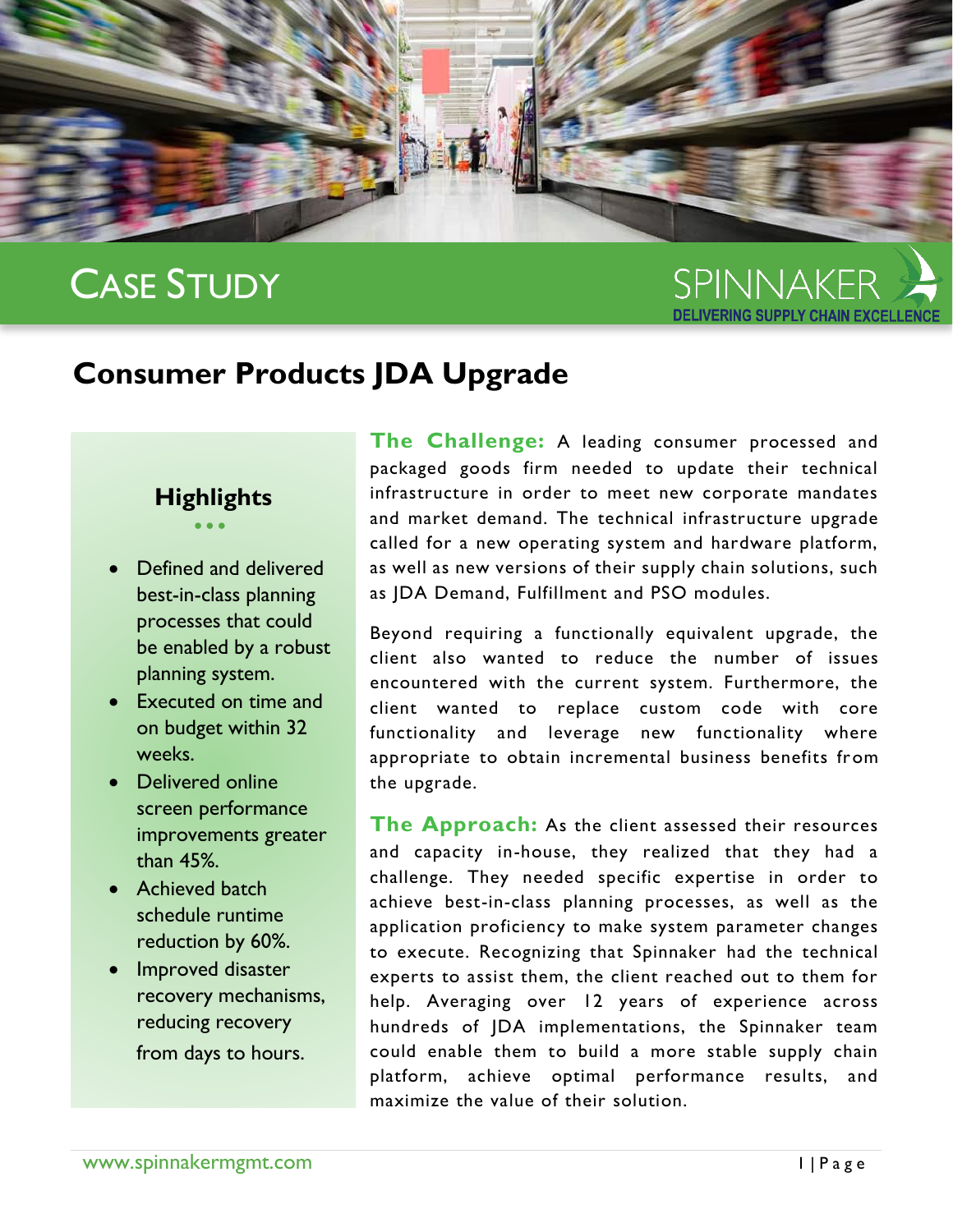Beyond their expertise, Spinnaker reduced the costs and the time required for the upgrade without compromising the quality of the supply chain application. Additionally, Spinnaker resources could identify opportunities to standardize logging, improve overall system stability, increase performance, and reduce system recovery time. The end goal was to reduce issues the client was typically faced with in the current operating environment.

**The Solution:** Spinnaker worked collaboratively with the client's core team, engaging in a formal yet rapid assessment and design process to document the existing planning process along with incremental, value-added enhancements. In 60 days, the team was able to test this design with a full client data set by taking the following steps:

1. Rated the performance of the existing planning process

- Evaluated application functionality usage per module
- Reviewed the scope and detail of documentation available
- Assessed all disaster recovery plans
- Conducted performance baselines and examined where additional improvements could be made
- Documented and tested data feeds from interfaced systems
- Gauged script quality based on standards and relevance to current business processes
- 2. Assisted client in making high-level scope decisions
	- Performed analysis of horizontal versus vertical FCST and HIST tables
	- Weighed various technical hardware designs
	- Detailed advantages and disadvantages of implementing new workbenches
- 3. Developed future state planning processes and business requirements
	- Evaluated the current state of the client's planning processes
	- Reviewed best practices to identify appropriate improvement opportunities
	- Developed a future state roadmap for planning processes
- 4. Built a new planning environment loading all client data
	- Worked collaboratively as one team to test current planning processes
	- Worked collaboratively as one team to test the future planning processes

**The Results:** The team successfully delivered the upgraded planning solution on time with better than expected results that maximized the value of the client's JDA solution investment.

#### **Key Process Highlights and Joint Team Accomplishments:**